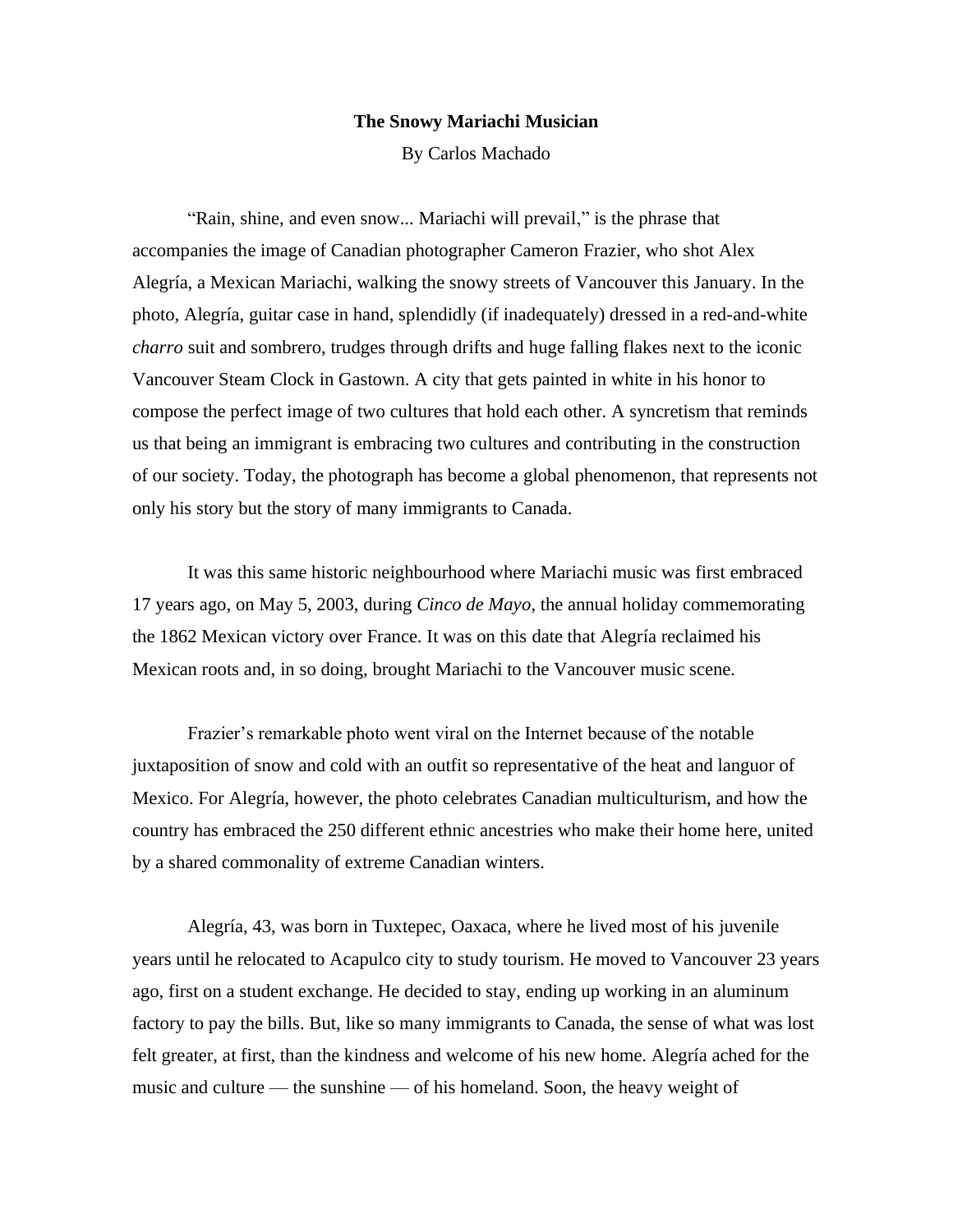depression settled upon his young shoulders. "The winter here is dark and gray; it was very difficult to make friends. There were no *tortillas*," says Alegría. He calls this the "cultural adaptation dilemma," when people from other parts of the world pull up roots, only to find uncertainty, loneliness and nostalgia filling the gap that is left behind. Alegría would have to find something to fill this emptiness, or possibly spiral downwards too far to ever reemerge.

So, one day, Alegría went to Robson Street in downtown Vancouver, dressed in a *charro* suit and his guitar. He began playing the songs of Mexico. He didn't care if no one stopped to listen. He didn't care of no one liked his music. Suddenly, here on Robson Street, with its high-end designer shops, Alegría, strumming and crooning to traditional Latin rhythms, was home again. "I wanted the workday to be over. I was longing to get to the streets, just with my guitar and start playing music. It was my moment of relief," says Alegría.

Then, Alegría started composing Mariachi songs, even though he had never studied music before. Mariachi has ancient roots, coming from Jalisco but its origin isn't known accurately. But when people think of Mexican music, dynamic, energetic, with its chorus of male voices, Mariachi comes to mind. Alegría, who jokes that he "decomposes" as much as composes, began writing songs in the Mariachi style. His fame grew locally and he was joined by other musicians as he busked in the streets. First, a symphony violinist then a jazz trumpeter joined him. Over time, more musicians joined the street band. In 2003 they were enough to become an official Mariachi and got hired to perform in a Mexican celebration in Gastown.

They called their new family *Romántico Mariachi*, later changing their name to *Mariachi Los Dorados*, as eulogy to Pancho Villa, a revolutionary general and one of the most prominent figures of the Mexican revolution, who's army was also called *Los Dorados*.